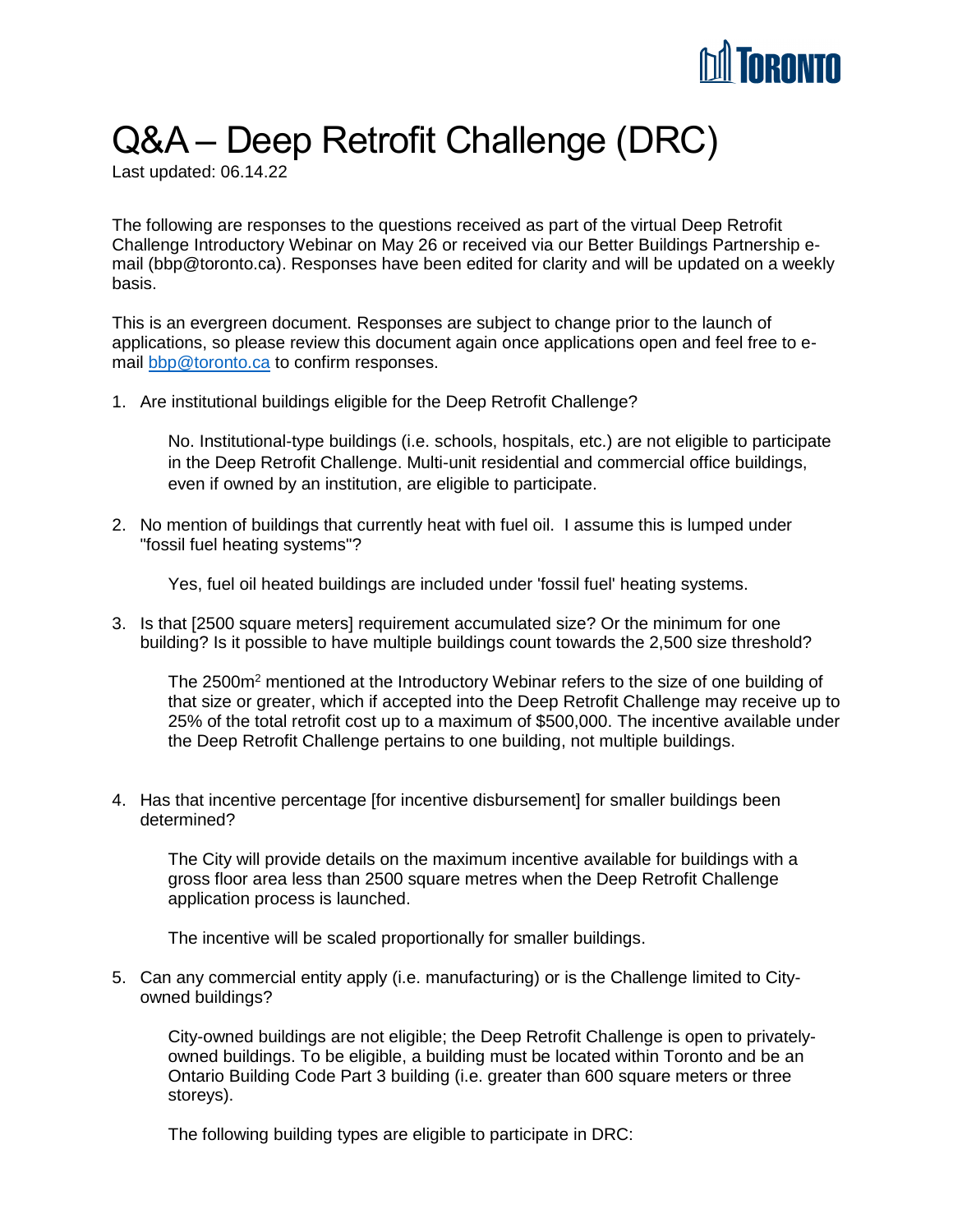

- Multi-unit residential buildings (including condominiums, apartments, etc.)
- Commercial office buildings.
- Mixed-use buildings (residential and commercial, including residential over commercial).
- 6. Are participants allowed to get incentives from other programs as well (i.e. is double-dipping allowed)?

Participants are allowed to participate in other incentive or grant programs as well as the Deep Retrofit Challenge and stack the incentives, however the City will only cover eligible costs not already funded by other incentives or grants – you cannot double dip to cover the same expense. Challenge participants must disclose other sources of funding to the City.

For example, if a building receives grant funding for its entire retrofit from another source, the building is not eligible to participate in the Deep Retrofit Challenge.

However, if a building receives an incentive from another source to cover a portion of the retrofit costs and at least 25% of the eligible total retrofit cost is still in need of funding, then the Deep Retrofit Challenge incentive can be used to cover the remaining portion.

If a building receives financing via a City of Toronto program, such as the [Energy Retrofit](https://www.toronto.ca/services-payments/water-environment/environmental-grants-incentives/energy-retrofit-loans/)  [Loan](https://www.toronto.ca/services-payments/water-environment/environmental-grants-incentives/energy-retrofit-loans/) program or [High-Rise Retrofit Improvement Support](https://www.toronto.ca/community-people/community-partners/apartment-building-operators/hi-ris/program-overview/) program then this does not count as a grant and the building is still eligible for the maximum incentive available via the Deep Retrofit Challenge.

7. Must the building owner provide 75% of the retrofit costs?

Yes. A building owner selected to participate in the Deep Retrofit Challenge must be able to fund or source funds to pay for the total deep retrofit cost that is not covered by the Deep Retrofit Challenge incentive received. Only 25% of the total eligible deep retrofit cost, up to a maximum of \$500,000, depending on building size, may be provided under the Deep Retrofit Challenge.

It is important to note that a portion of the Deep Retrofit Challenge incentive will be held back until a building performance evaluation is conducted one year post-retrofit completion. Therefore, the building owner must be able to carry the cost of the project until the balance of the incentive is paid.

8. Will the City be also doing blower door tests at the applicable points?

Details will be released when the Deep Retrofit Challenge application process is launched. However, it is important that any high efficiency project consider air tightness testing and blower door tests, and follow proper procedures to ensure a tightly sealed envelope.

9. Are you actively promoting Passive House techniques and goals?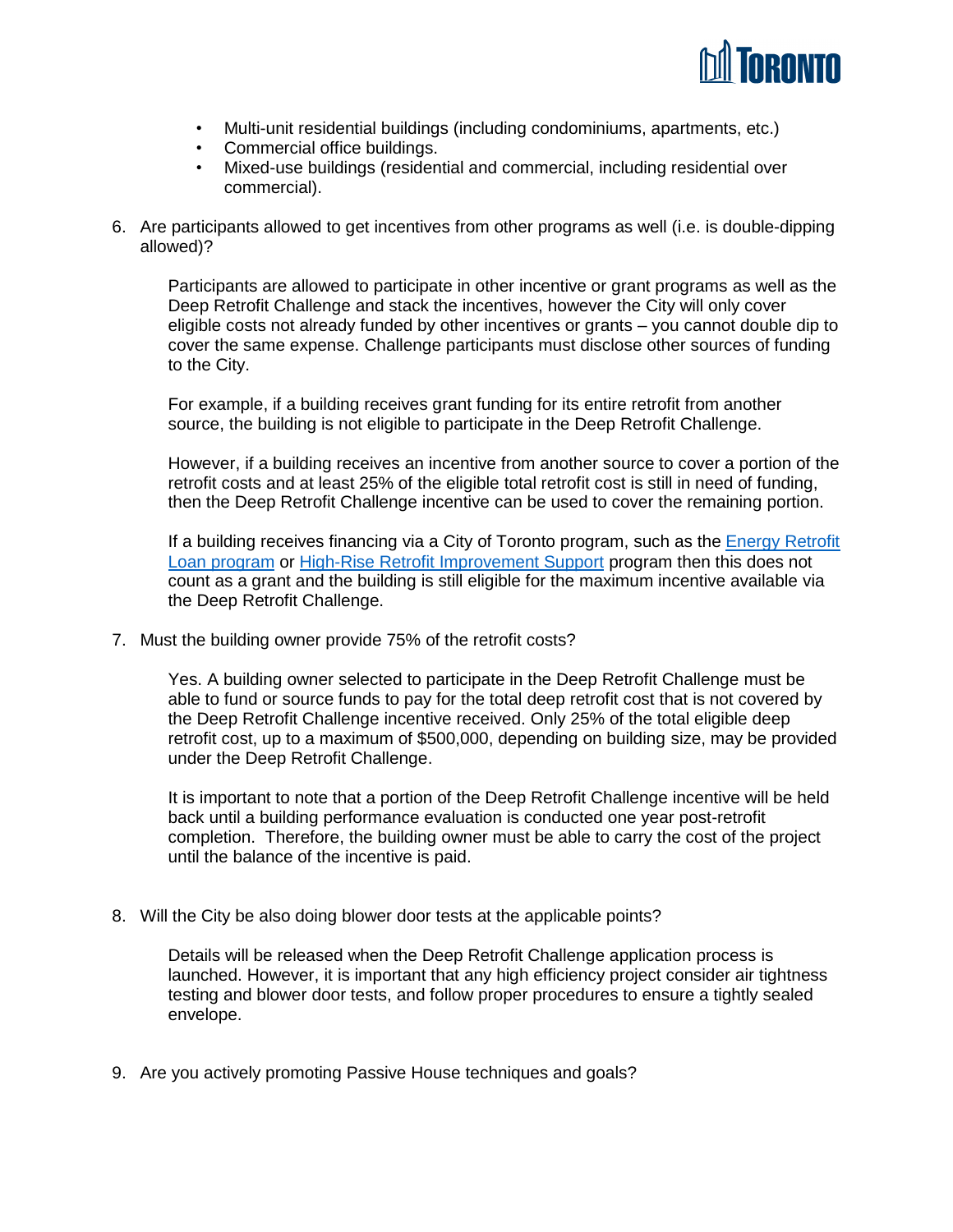

Participants are welcome to look for guidance via Passive House, including retrofit standards such as EnerPHit, or other low-carbon retrofit standards. These standards are generally aligned with the goals of the Deep Retrofit Challenge.

All projects must meet the minimum requirements set by the Deep Retrofit Challenge however, the City will not be actively promoting use of one standard or approach to completing a deep retrofit project.

10. The distribution of the incentives at different stages of a project such as design/retrofit/postretrofit performance evaluation - has the percentage of the total incentive available at each stage (based on size of building) been determined?

Details will be made available when the Deep Retrofit Challenge application process is launched.

11. Are you able to comment more on rent increases? Is there a time duration for the no rent increase requirement (e.g. one year, 10 years, etc.)?

There is no time limit to the requirement. Property owners must agree not to apply for any rent increases above the guideline, as identified in the Residential Tenancies Act, in connection with any portion of improvements funded through the Deep Retrofit Challenge.

12. Is there a conflict between this City program and IESO Save on Energy or can the building owner apply to both?

A participant selected for the Deep Retrofit Challenge is able to also participate in the IESO Save on Energy program. See answer to Question #9 for more details about stacking incentives.

13. Can a company become a partner if the City is still looking for partners for this program?

The City is not actively looking for additional partners in the Deep Retrofit Challenge. However, if you feel that your organization can contribute to the Deep Retrofit Challenge, please email us at [bbp@toronto.ca.](mailto:bbp@toronto.ca)

14. Can grants from other funding agencies help building owners reach the 20-year payback threshold?

More details about the 20 year payback period requirement will be released when the Deep Retrofit Challenge application process is launched.

15. Do buildings that have already begun retrofits qualify for the program? For example, older buildings will have undergone ongoing maintenance and upgrades If a multi-unit residential building (MURB) hadn't known about this program and very recently done something, such as roof replacement, then why wouldn't you include that? Perhaps a limit of 12 months back?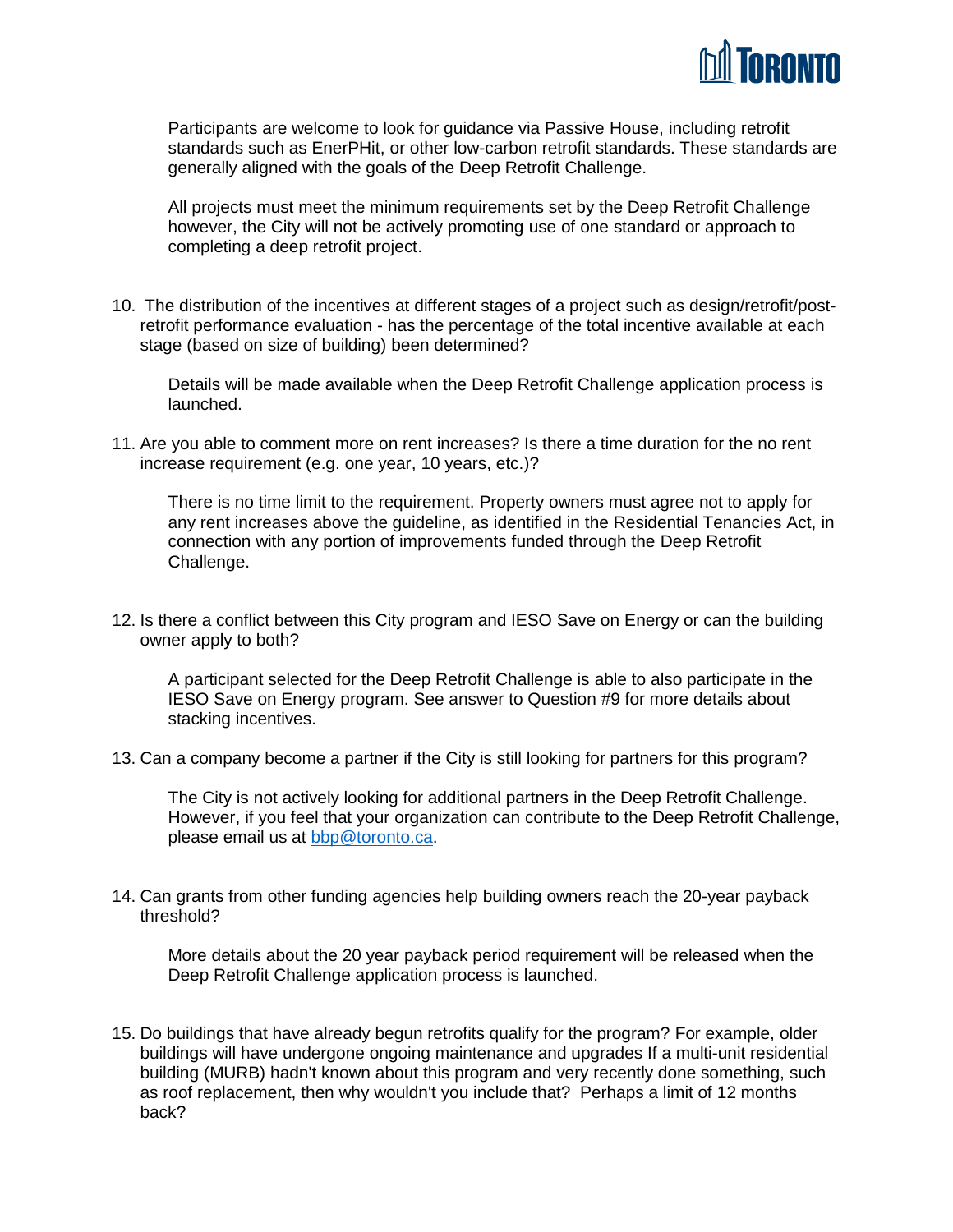

Buildings that have already begun the deep retrofit that they are seeking funding for through the Challenge are not eligible to participate in the Deep Retrofit Challenge.

16. Will the cost of an energy audit or carbon neutral studies be an eligible expense and be covered by the funding?

Details will be available when the Deep Retrofit Challenge application process is launched.

17. What is the rationale behind the 20-year payback?

Natural Resources Canada, the City's funding partner for the Deep Retrofit Challenge, established the 20-year payback requirement as part of their Green Infrastructure Phase II, Energy Efficient Buildings Program. The intent of this requirement is to demonstrate and model affordable deep energy retrofit projects, which is considered to be a 20-year payback period or better.

18. Will energy models be required and if so, with which software? CanQuest, eQuest or another?

Yes, participants must submit calibrated pre-and post- energy models of the building once the building is accepted into the Deep Retrofit Challenge. The participant may use CanQuest, eQuest, EnergyPlus, or any other Department of Energy (DOE)-based software, or any other commercial software programs to produce the energy model. The City's prefers building owners to obtain an open source energy model that other building owners can use, but likely will not be an absolute requirement. The details will be clarified and confirmed when the Deep Retrofit Challenge application process is launched.

19. For Multi-unit Residential Buildings, does the 50% energy reduction also apply to common area energy consumption? Does the requirement including the energy usage in each individual unit as well?

The minimum 50% reduction in total energy use intensity and greenhouse gas (GHG) emissions relates to the entire building i.e. energy data aggregated from all utility accounts (and other energy sources) must be used in energy and emissions reduction calculations to assess whether the building's retrofits have achieved the Deep Retrofit Challenge's energy reduction requirement.

20. Is solar hot water included in this program?

Yes, solar hot water systems could be eligible as part of a deep retrofit under the Deep Retrofit Challenge.

21. Is the 20 year payback requirement calculated before or after the incentive?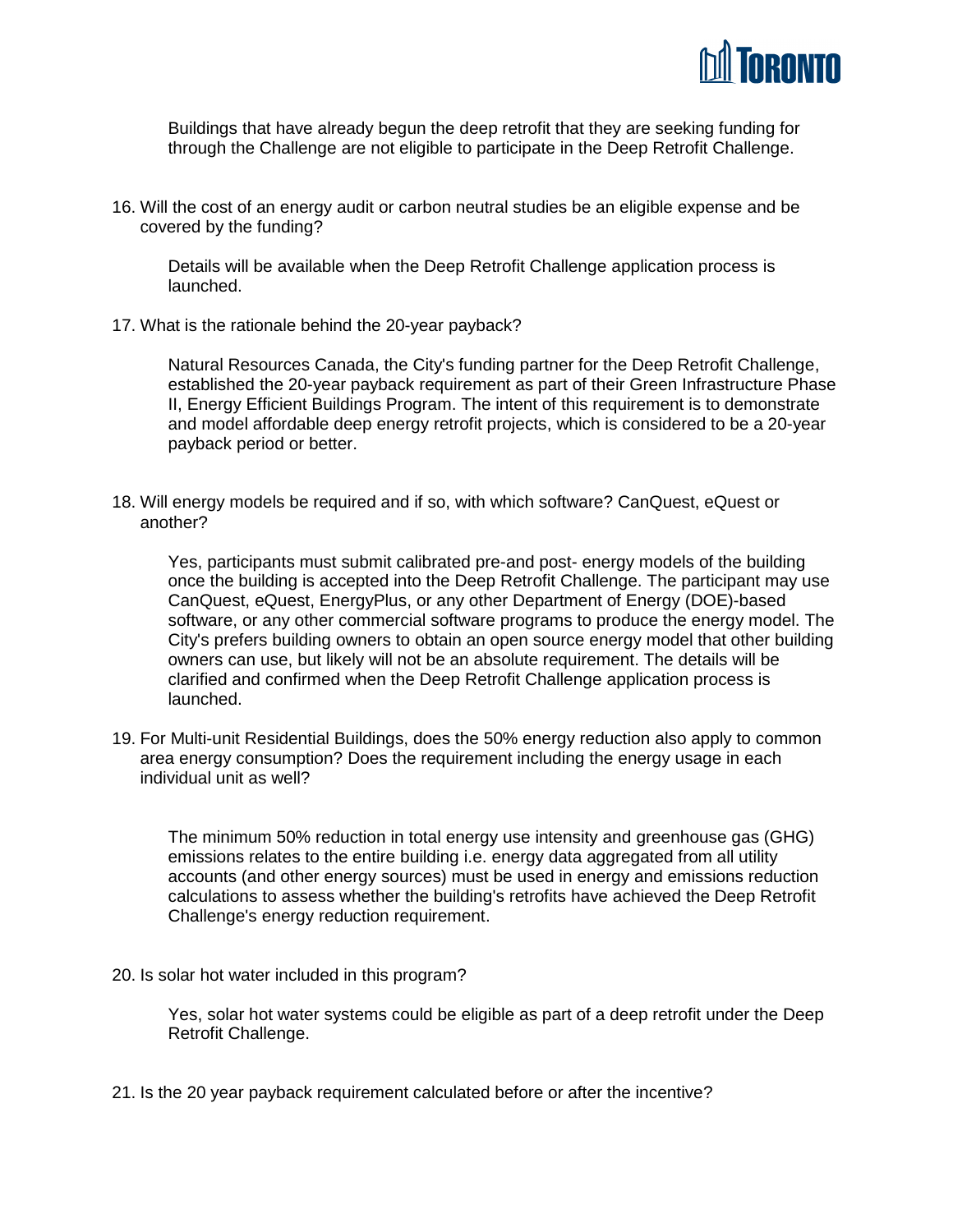

Details will be released when the Deep Retrofit Challenge application process is launched.

22. Where will this public data be accessible? Will benchmarking data be available as a result of this Challenge?

All participants in the Challenge must make their project information including utility data, design, project costs and more (to be further disclosed at launch of the application process) available to the public in an effort to inform and motivate other building owners and build market confidence. This data will be made available on the City's website.

23. Will the use of geoexchange for heating and cooling rather than electricity be a preferred component in the City's evaluation of project applications?

More details will be released when the Deep Retrofit Challenge application process is launched.

24. Can this retrofit be only for one building or two?

The Deep Retrofit Challenge will select a total of 10 to 16 buildings to participate. A building owner may submit more than one application to participate in the Deep Retrofit Challenge with each building having its own application.

25. Having participated in this webinar, are we on the contact list to get notified when the program is open to applications?

Yes, we will notify all those who registered for the Introductory Webinar when there are further updates to share on the Deep Retrofit Challenge. Updates will also be available on the City's Deep Retrofit Challenge [website.](https://www.toronto.ca/business-economy/business-operation-growth/green-your-business/better-buildings-partnership/deep-retrofit-challenge/)

26. How will emergency power be available to large residential buildings after a power outage, as most generators are diesel or natural gas now?

Emergency power strategies may be expanded to include battery storage as well as traditional combustion generation. A fossil fuel generator, used only for emergencies, typically contributes a small percentage to overall building emissions when compared to a fossil fuel heating system – as the low run hours of the generator consume little energy compared to a heating system with high run hours. To fully reach net zero, emergency generators may either use renewable fuels or the remaining emissions may be offset using carbon credits.

27. Is the requirement a 50% reduction from the existing equipment's energy usage?

The 50% minimum energy/emissions reduction requirement under the Deep Retrofit Challenge is based on the building's total energy use intensity and GHG emissions – i.e. the reduction is from a whole building perspective, including the existing equipment's energy usage.

28. Will there be any targets/requirements for the embodied carbon impact of materials and processes used in the deep retrofit?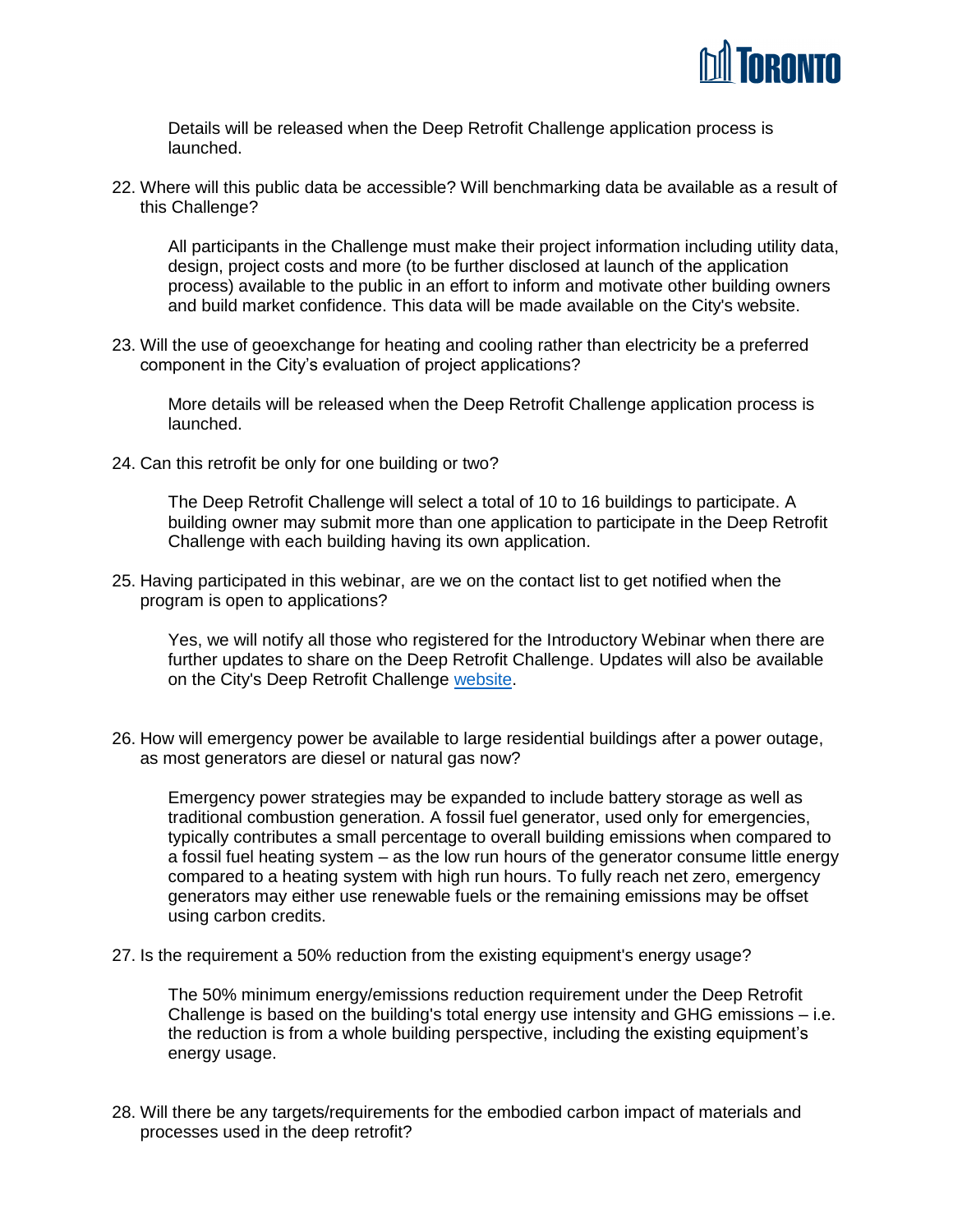

Only operational carbon will be used to determine project performance. More details will be released when the Deep Retrofit Challenge application process is launched.

29. What is the denominator in "energy intensity"?

When considering energy intensity, we look at the total energy use divided by the floor area of the building. The result will be your total energy per square meter value.

30. Can utility bills substitute for energy modelling?

Once selected, participants will need to provide the City with both utility bills and calibrated pre- and post retrofit energy modelling of their deep retrofit design.

31. Will the Challenge consider a current energy usage from a pre-Covid year, since energy usage during 2020-2022 would not reflect a real scenario for an office building?

The City will consider the use of pre-COVID-19 utility data on a case-by-case basis. Utility bills showing energy data for the previous 12 months must be submitted as part of the application process, however additional months can be provided.

32. What is the minimum  $R^2$ -Value for the Measurement & Verification and [energy model]?

Measurement and verification will be performed by the City according to International Performance Measurement and Verification Protocol (IPMVP) protocols prior to retrofit commencement and one year post-retrofit.

33. For the specific rules and details which are soon to be released, will the City be consulting stakeholders on these requirements, or will this be based on internal analysis, best practices, etc?

The City is currently relying on our internal stakeholders, including our internal building experts, our partners and our legal advisors to draft the Deep Retrofit Challenge details and eligibility requirements. The City will also refer to best practices of similar existing building energy retrofit programs.

34. When will the final Challenge program requirements be available?

We are aiming to launch further details and the application for the Deep Retrofit Challenge in June 2022.

35. Most buildings don't have capacity to do energy use gathering to the standard of the IPMVP. Would we have to install submetering and other equipment monitoring devices? Is there an incentive available for doing so?

If a building is selected to participate in the Deep Retrofit Challenge, the City will coordinate and conduct the Measurement and Verification process as per International Performance Measurement and Verification Protocol (IPMVP). Because energy reductions of at least 50% are required for the Deep Retrofit Challenge, whole building